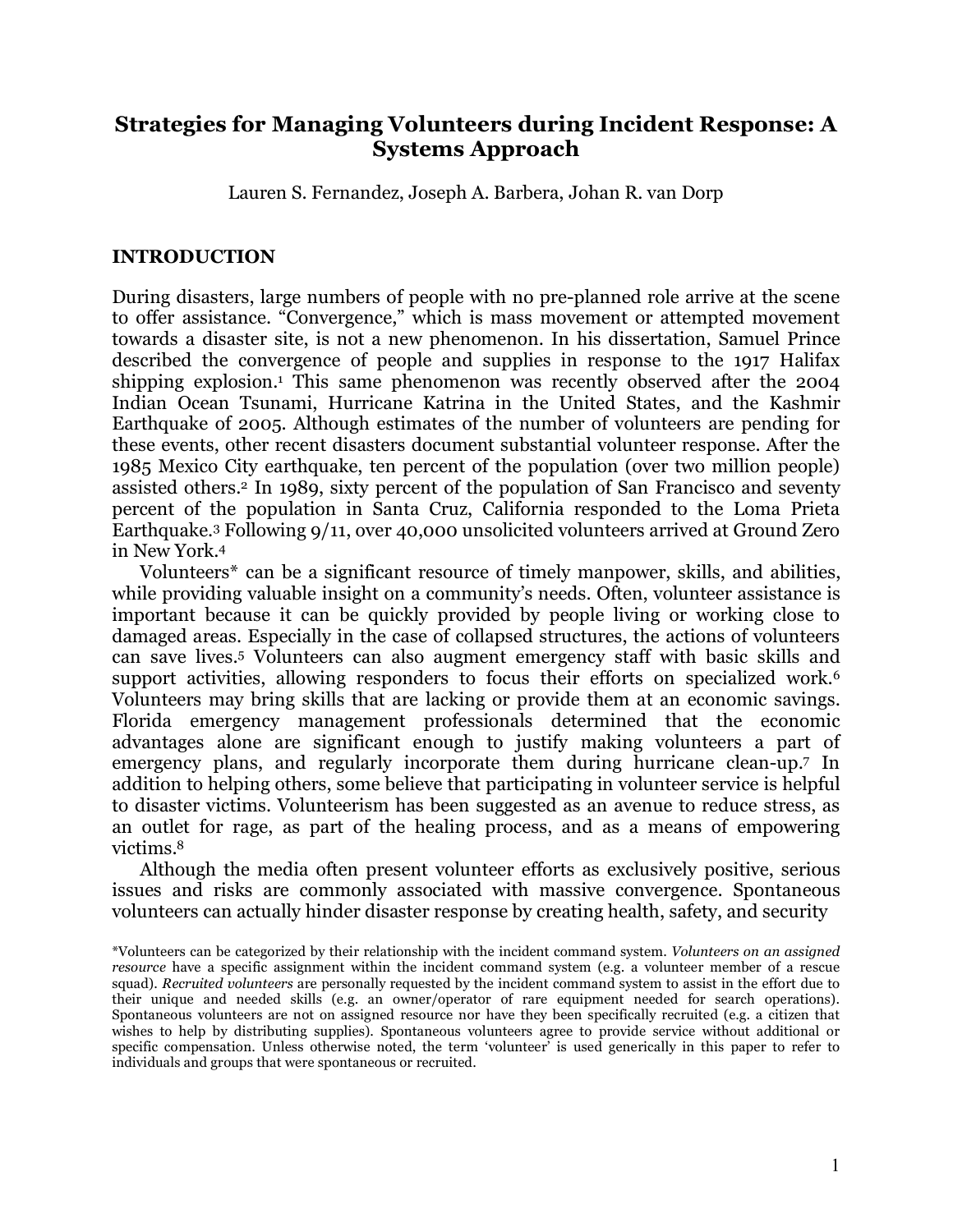issues, distracting responders from their duties, and interfering with response operations. Volunteer efforts can be ineffective because organizations and management systems have not prepared for nor considered how to integrate the volunteer resources. As a result, response personnel are diverted from their primary duties to consider how spontaneous volunteers will be used, to create and assign tasks, to manage logistics related to volunteers, and to supervise actions. This commonly occurs in an ad hoc manner and because of that can be very inefficient.9 Large numbers of volunteers can overwhelm the capacity of an unprepared organization to effectively engage them.10 Often, there are more volunteers than defined tasks for them to perform.11 As Tom Weidemeyer, chief operating officer of United Parcel Service and president of UPS Airlines, stated, "It is a paradox — people's willingness to volunteer versus the system's capacity to use them effectively."12

In the absence of a strong volunteer management system, individuals seek to perform services using only their own judgment and narrow view of the incident. This can result in health and medical issues caused by activities such as medical freelancing and contaminated food dissemination. <sup>13</sup> Individuals who fill response roles in the early stages of an incident may later be unwilling to recognize official response leaders. These individuals, referred to as "rogue volunteers," can cause safety problems.14

Although volunteers do not receive financial compensation, they do incur costs and stress limited resources. Volunteers may arrive ill-equipped, requiring logistical support such as food, shelter, and protective equipment. <sup>15</sup> Well-meaning individuals can cause roadway congestion that prevents the movement of emergency vehicles.16 They can also endanger themselves and others in hazardous environments. It is not surprising that formal responders can find spontaneous volunteers to be, as depicted by Walter Green, "more effort on the part of a strained system than they contribute to the resolution of the problem."17 At the same time, significant ill-will can be generated by brusquely turning away volunteer assistance, particularly when personnel shortages are obvious to the media and the public.

The challenge for incident managers is to capitalize on the availability of volunteer resources while ensuring safety and maximizing the responders' ability to effectively perform tasks within the established incident command system. <sup>18</sup> A search of the literature reveals that even though sociologists have been documenting this issue for almost a century, a comprehensive model for a disaster volunteer management system, from incident recognition through recovery, has not been published. Existing plans have contributed a great deal, but gaps remain.

We found that many existing systems are limited in scale, scope, and operational detail. Some examples of under-addressed elements include how the volunteer management system is integrated with the incident management system, how volunteers are channeled (physically or through information) to avoid unsafe conditions, how spontaneous volunteers requiring advanced credentialing are processed, how transition to recovery related to volunteers is addressed, and what volunteer follow-up is needed post-incident. Existing volunteer management plans and systems are also limited in that they often focus on processing volunteers to work for only one organization, or focus primarily on pre-incident volunteer registration.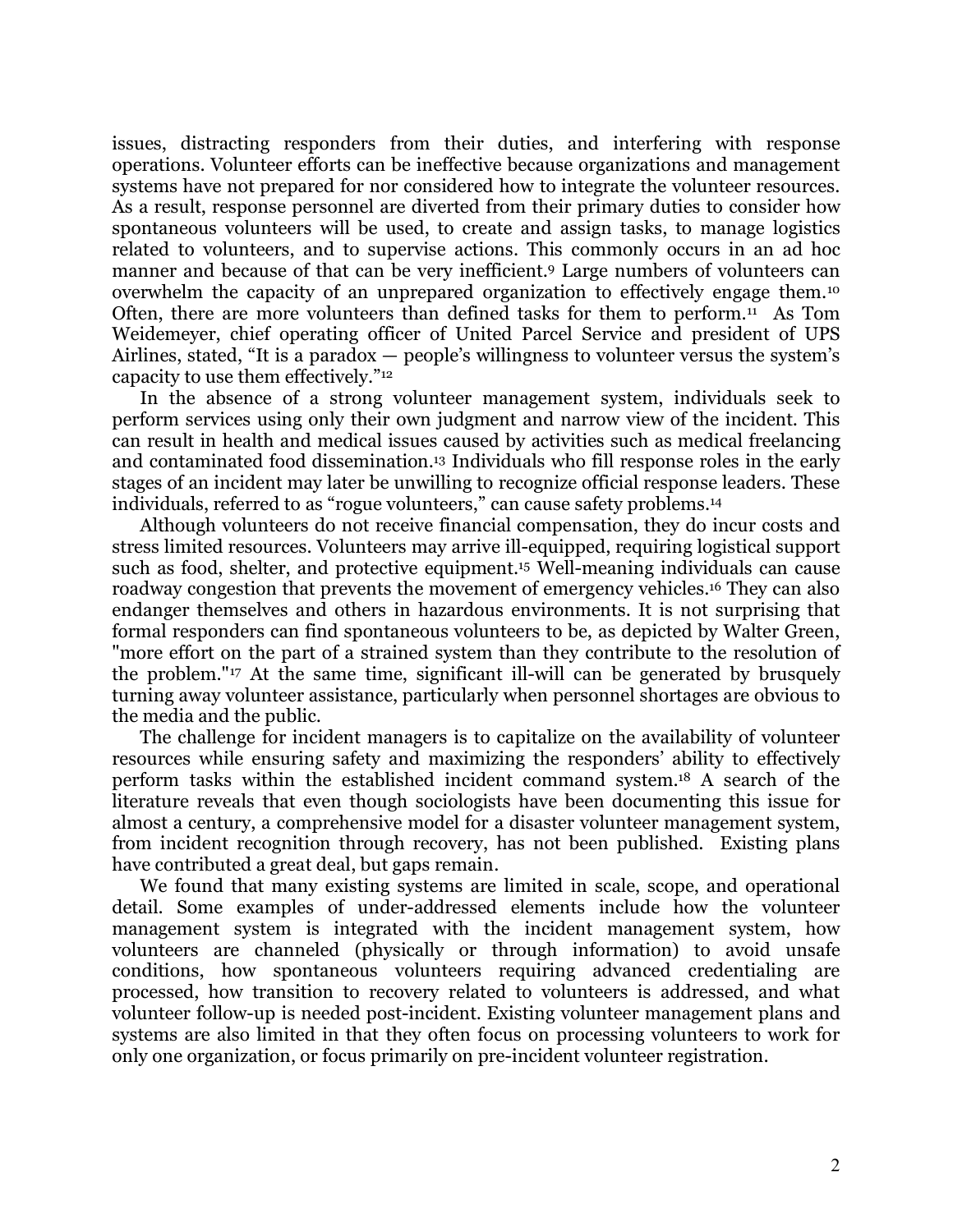If we are to advance our ability to manage the consequences of disaster, it is important to examine the use of volunteer assistance in a careful, systems-based manner. To accomplish this, the following questions may serve as guidance:

- What is the impact of a massive volunteer response?
- What are the essential disaster volunteer management functions that will leverage opportunities and manage volunteer-related risks?
- What strategy can be used to organize the volunteer management functions so they can be managed effectively during emergency response?
- What resources are required to support a volunteer management system?

This article presents a systems-based approach to planning for volunteer management in disasters. <sup>19</sup> Through analysis of existing volunteer management literature, systems, and plans, a comprehensive model is developed to address pre-response, response management, and post-response issues relating to volunteers. The methodology is also applied to develop and test a real-world volunteer management system for public health emergencies in Arlington County, Virginia. There are two driving motivations for Arlington's system: (1) after 9/11, the county experienced a considerable number of people who wanted to volunteer assistance and (2) the county's plans for responding to a mass public health event require extensive manpower that exceeds county resources. The county plans to use volunteers in the operation of a mass dispensing/ immunization clinic and for telephonic monitoring during quarantine and isolation.

# **Methodology**

A "systems approach" as defined in *Emergency Management Principles and Practices for Healthcare Systems* is a "management strategy that recognizes that disparate components must be viewed as inter-related components of a single system, and so employs specific methods to achieve and maintain the overarching system. These methods include the use of standardized structure and processes and foundational knowledge and concepts in the conduct of all related activities."20 The systems approach described in this paper involves analysis to understand the domain and frame the problem, and then develops a system based on the analysis to achieve the defined objectives.

## **SYSTEMS-BASED ANALYSIS**

We first recognized the issues associated with spontaneous volunteer management through professional experience.21 From an incident management perspective, the benefits and risks that accompany this spontaneous response are evident. Although various adaptations of volunteer management protocols occurr to address the risks and issues, they are generally not addressed in a systemic manner. We conducted a literature review and then structured the findings for system development.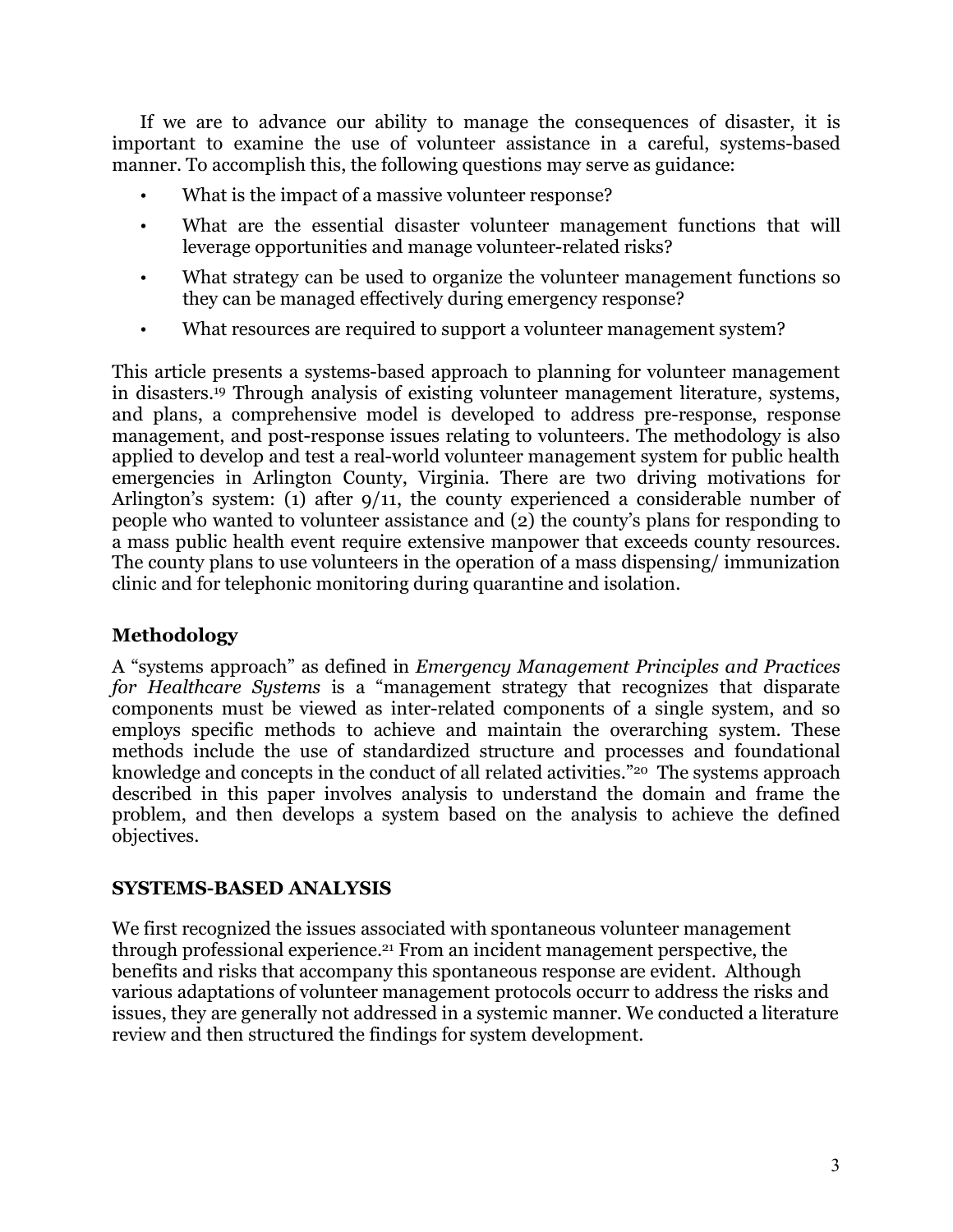#### **Literature Review**

A comprehensive literature review of the domain revealed specific risks, issues, and opportunities that could be categorized into three major areas: spontaneous volunteer behaviors, disaster volunteer management issues, and existing volunteer management systems and plans. Topics of the literature review appear in Table 1. Sources included field studies, after-action reports, news articles, interviews, existing system descriptions, and unstructured interviews with emergency managers and disaster volunteer management practitioners. The literature review is documented in greater detail in other papers,<sup>22</sup> but some highlights are provided here.

| <b>Spontaneous Volunteer Behavior</b>                           | Disaster Volunteer Management<br><b>Issues</b>                 | <b>Existing Volunteer Management</b><br><b>Systems and Plans</b> |
|-----------------------------------------------------------------|----------------------------------------------------------------|------------------------------------------------------------------|
| Who Volunteers                                                  | Matching Volunteers to Needs can<br>$\overline{\phantom{0}}$   | Voluntary Agency Volunteer<br>$\overline{\phantom{0}}$           |
| Why They Volunteer                                              | be Challenging                                                 | Management Planning                                              |
| How They Volunteer                                              | Volunteer Coordination Requires a<br>$\overline{\phantom{a}}$  | <b>State Volunteer Management</b><br>$\overline{\phantom{a}}$    |
| Will Volunteers Respond if there is<br>$\overline{\phantom{0}}$ | "Common View" of the Incident                                  | Planning                                                         |
| a Perceived Threat?                                             | Disaster Response Needs are.<br>$\overline{\phantom{a}}$       | Federal Volunteer Management                                     |
|                                                                 | Dynamic                                                        | Planning                                                         |
|                                                                 | Volunteer Health and Safety Issues<br>$\overline{\phantom{a}}$ | National Initiatives                                             |
|                                                                 | Security and Access Issues<br>$\overline{\phantom{a}}$         |                                                                  |
|                                                                 | Volunteer Response will occur<br>$\overline{\phantom{a}}$      |                                                                  |
|                                                                 | Regardless of a Request for their                              |                                                                  |
|                                                                 | Assistance                                                     |                                                                  |
|                                                                 | Perception of Volunteer Response                               |                                                                  |

**Table 1. Literature Review Subject Areas**

Spontaneous volunteer behavior is documented in a number of incident-specific papers and a handful of retrospective studies. The literature revealed that predicting who will volunteer is difficult. There is no consistent evidence that gender, ethnicity, wealth, or community involvement affects disaster volunteerism;23 however, close proximity to the site and personal identification with the victims may increase volunteerism. The reason many people volunteer is to meet a perceived need. Immediately after a disaster, traditional emergency responders are often affected themselves and are needed to organize incident management. This period can be characterized by perceived poor coordination and a "vacuum of authority" during which a number of spontaneous volunteers self-organize to address apparent needs.24

Important disaster volunteer management issues identified through experience and literature search include:

• *Volunteer Response will occur regardless of a request for their assistance*. The urge to "do something" can be overwhelming for those who do not have a formal role in the response. <sup>18</sup> Even if they were not requested, people will respond if they perceive a need or are unable to confirm that what they can offer is not needed. Communication of response needs can break down as the complexity and magnitude of a disaster grows.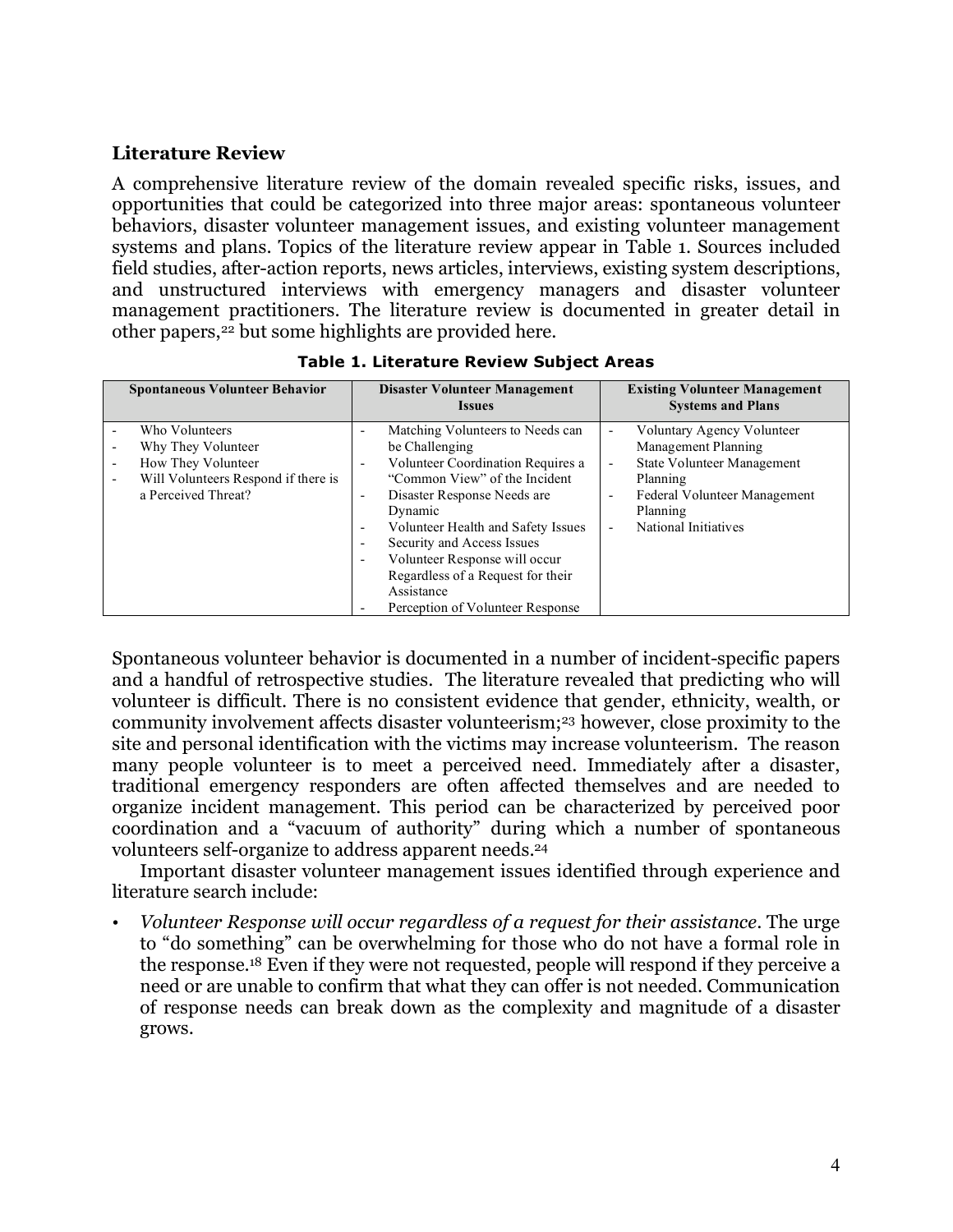- *Matching volunteers to needs can be challenging*. Organizations that are a part of the formal response often turn away spontaneous volunteers because the organization is unprepared and has not considered how to integrate them.
- *Volunteer Health and Safety Issues.* Spontaneous volunteers at a disaster site can cause confusion, compromise response efficiency, and create complications for scene safety.25 Although exposed to the same hazards as traditional emergency responders, spontaneous volunteers often have less training and protective equipment.

Planning for spontaneous volunteers generally exists at three different levels:

- Some individual organizations have systems to directly incorporate volunteers. The American Red Cross has been a leader in spontaneous volunteer management. These systems are limited, however, in that they focus on processing volunteers to work for their own organization. (For example, the Red Cross processes volunteers to support mass care operations, but it may not be able to integrate citizens to assist in pet rescue.)
- A small number of states and local areas have systems to direct spontaneous volunteers to one or more volunteer agencies. Florida and California have strong plans and guidance in this area.26
- At a federal level, the National Response Plan identifies supporting roles and functions of the federal government in volunteer management, but notes the primary responsibility lies with state and local government. 27

As discussed in the introduction, these systems and plans provide excellent practices and concepts, but are also limited in scale, scope, and operational detail.

# **Structuring (Developing the Issues and Functions Model)**

In the next step, the literature review findings were structured to support systems development. Risks and opportunities were mapped against the stages of an incident. We then analyzed the risks and opportunities to document interventions (activities that mitigate the risks or leverage the opportunities) from existing plans and systems and to develop new interventions that we did not find in the literature. This technique (depicted in Figure 1 and applied with examples in Figure 2) is an adaptation of a causal-chain framework developed by Johan van Dorp et al. for a maritime risk assessment. 28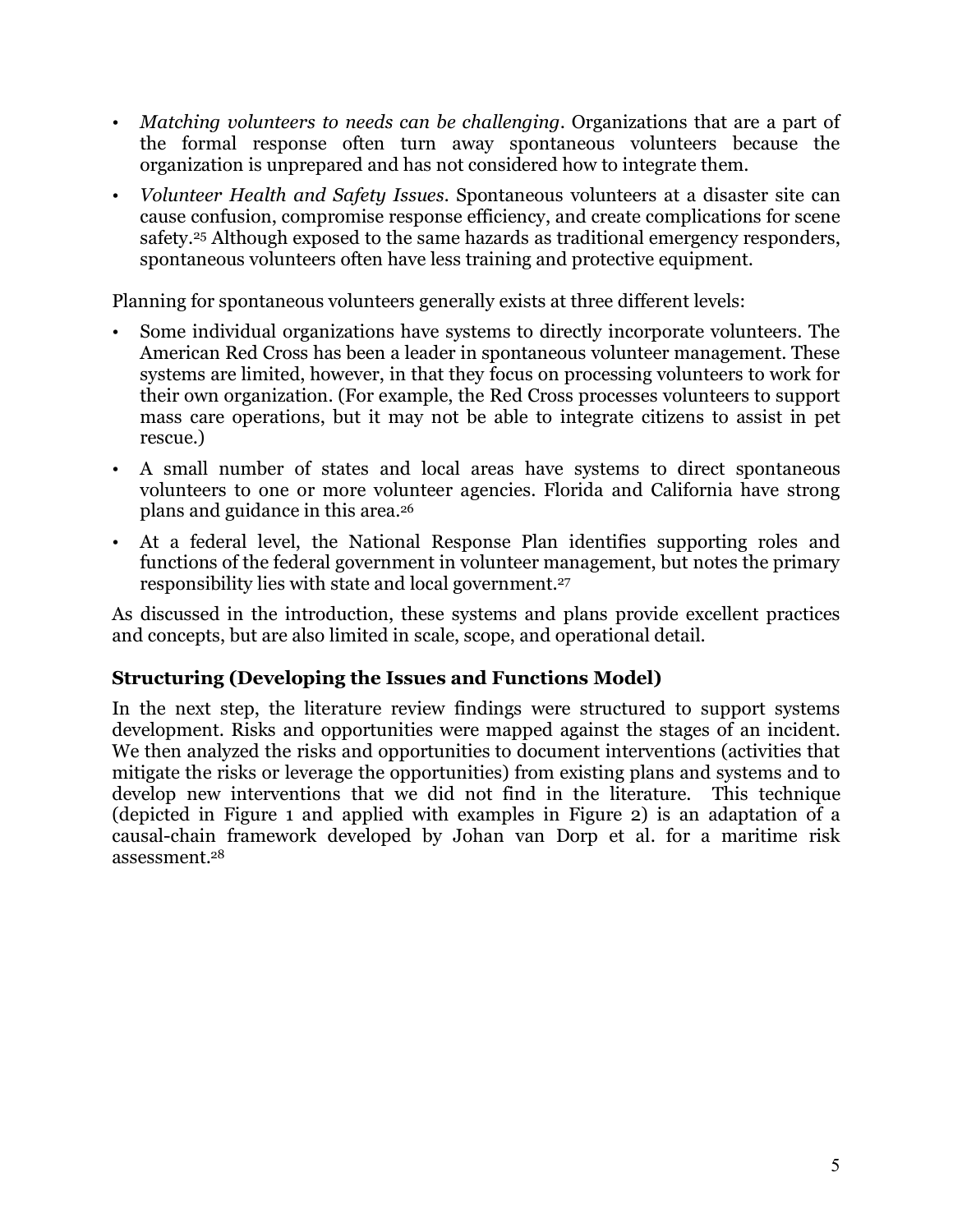

**Figure 1: Issues and Functions Model**



**Figure 2: Example Issues and Functions**

Once high-level functions are identified, functional decomposition was used to identify sub-functions and processes for the disaster volunteer management system.<sup>29</sup> Functional decomposition is the "breakdown of the activities of an enterprise into progressively [finer] increasing detail."30 Additional requirements tables are developed to document the inputs, outputs, and resource requirements of each function.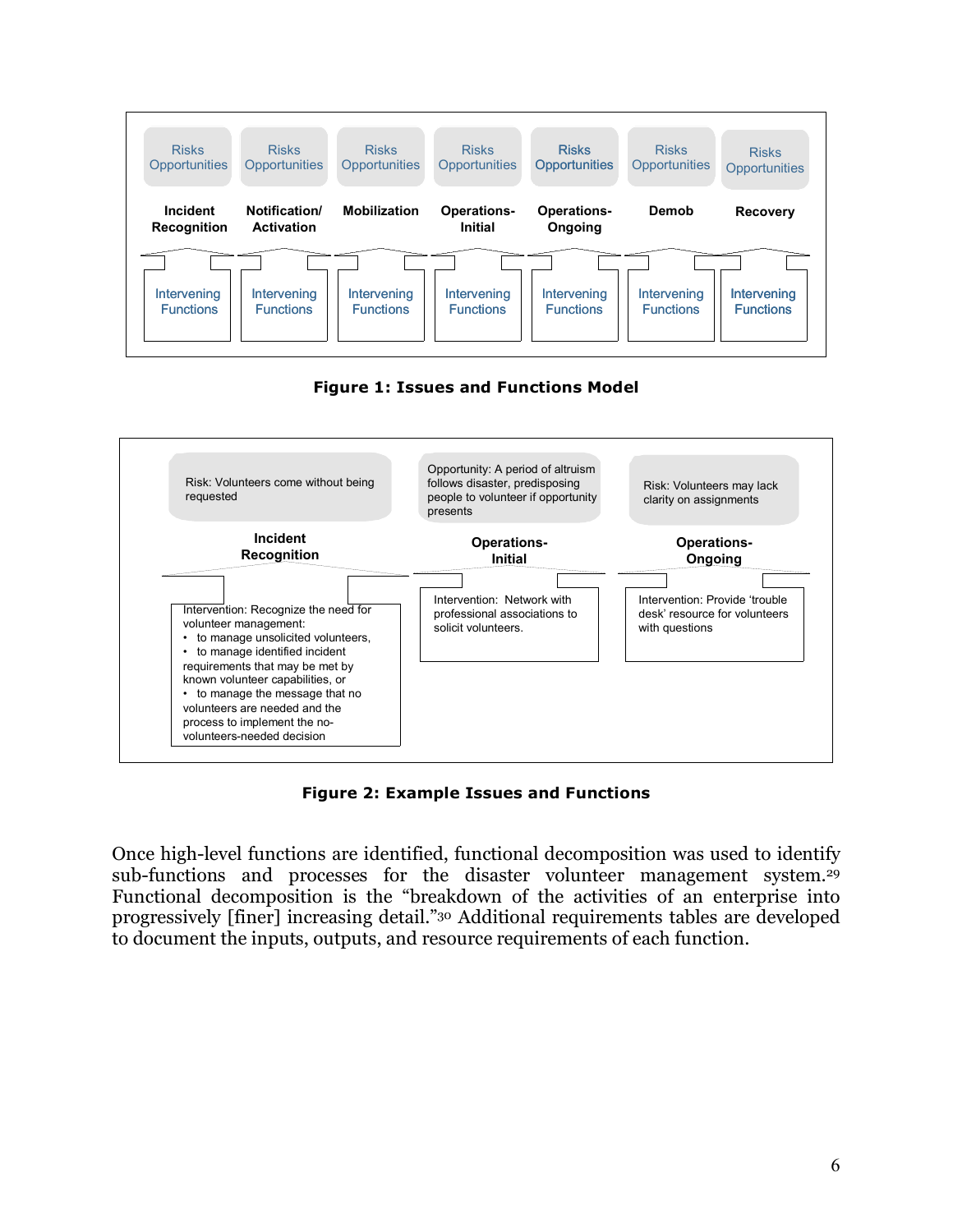

**Figure 3: Example of Functional Requirements Diagram**

As previously discussed, the literature review revealed that volunteer response will occur regardless of a request for assistance. An intervention was identified to recognize the need for volunteer management to manage unsolicited volunteers and/or the message that no volunteers were needed (see example in Figure 2) and then decomposed in the "manage volunteer convergence" function. This function contains sub functions for perimeter management, information management, and volunteer perception management. Figure 3 provides a high-level depiction of functional decomposition.

## **SYSTEMS DEVELOPMENT**

The systems-based analysis provided an understanding of the problem domain and assisted in identifying the major functions of the system. This general model was then used to develop a comprehensive system for managing volunteers.

## **Identification of Goals and Objectives**

It is easy to get carried away in developing many processes/activities to better manage disaster volunteers. However, every activity has associated costs and benefits. A clear description of system goals and objectives can be used to evaluate the impact of different management strategies and associated activities. This step is at the heart of "systems" development because it defines the intended effects of the overarching system. Volunteer management goals and objectives were documented in an objectives tree (see Figure 4).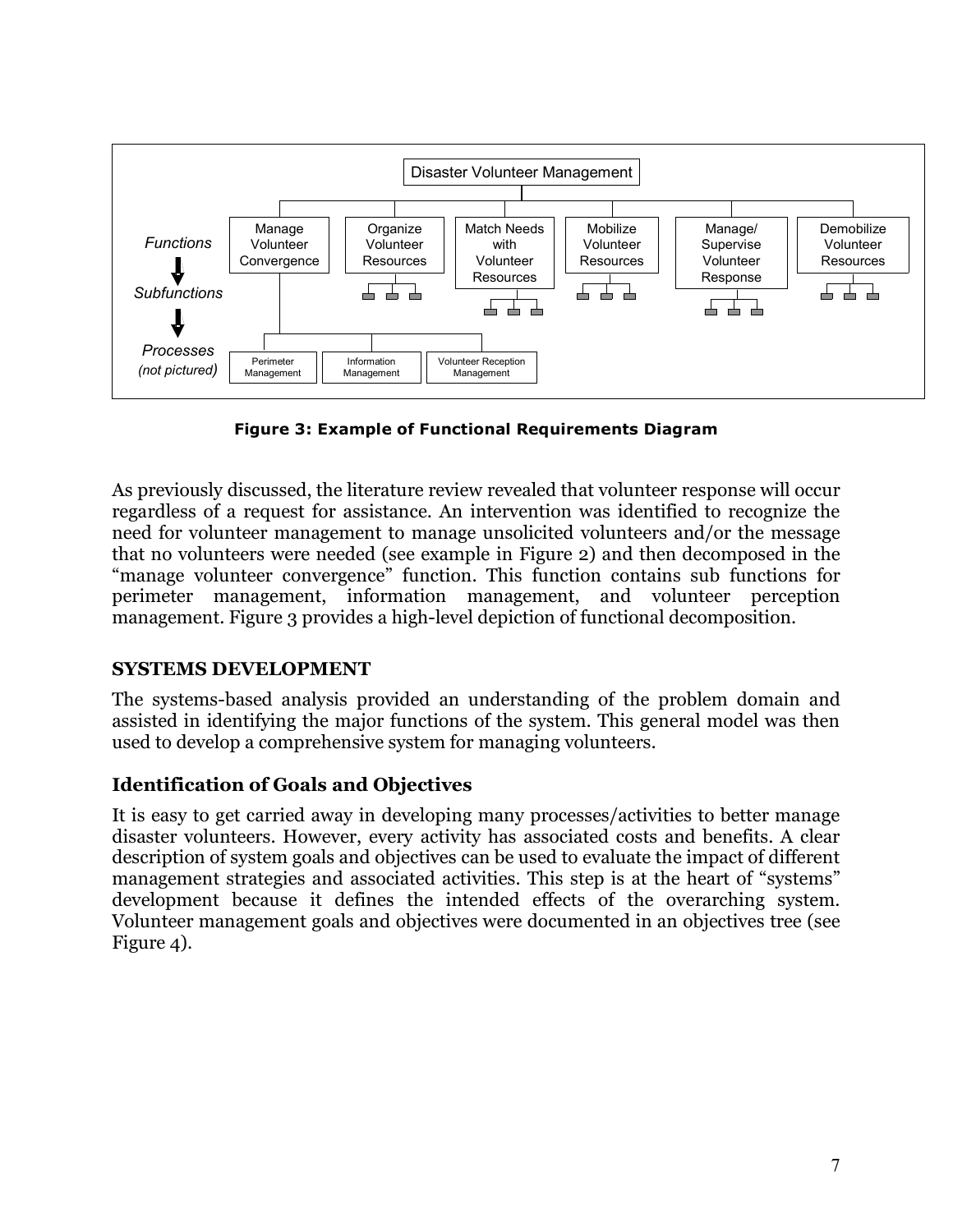

**Figure 4: Goals and Objectives Tree**

## **Concept of Operations**

The concept of operations describes a strategy behind organizing the multiple volunteer management functions into a system. Several alternate strategies that expand upon current programs and practices were considered:

- a) *Pre-incident, citizens could develop autonomous networks that would be able to respond in their community*. The citizens would receive training to work in a hazardous environment, provide aid, and have access to appropriate equipment and supplies. This strategy is largely that of the Community Emergency Response Team (CERT) program. CERT members are trained to assist in their neighborhoods following an event when traditional emergency responders are not immediately available.31 This strategy was not selected because it was found that a large number of citizens are motivated to assist *after* an event has occurred. <sup>32</sup> Increasing the preparedness of citizens is very important; however, having a relatively small number of pre-trained citizens would likely not minimize the disruption to the responder community, nor provide for the safety of large numbers of untrained spontaneous volunteers. Any network such as this must still be integrated into the incident through credentials verification, specific job assignment, a briefing on the job tasks and connection to the job supervisor. In 2005, the Harris County, Texas Citizen Corps responded to the need to shelter 15,000 people in the Houston Astrodome. Keys to success did not point to the individual preparedness of its membership, but rather the Citizen Corps' ability to organize pre-registered and spontaneous volunteers and integrate with the incident management system. 33
- b) *During a disaster, articulate needs and encourage emergence of independent efforts*. This strategy is an outgrowth of what has largely occurred in the past. Appeals for assistance are observed or made through the media, and independent organizations work to meet those needs. This type of response was documented after Hurricane Andrew.34 Uncoordinated efforts can lead to misconcentration of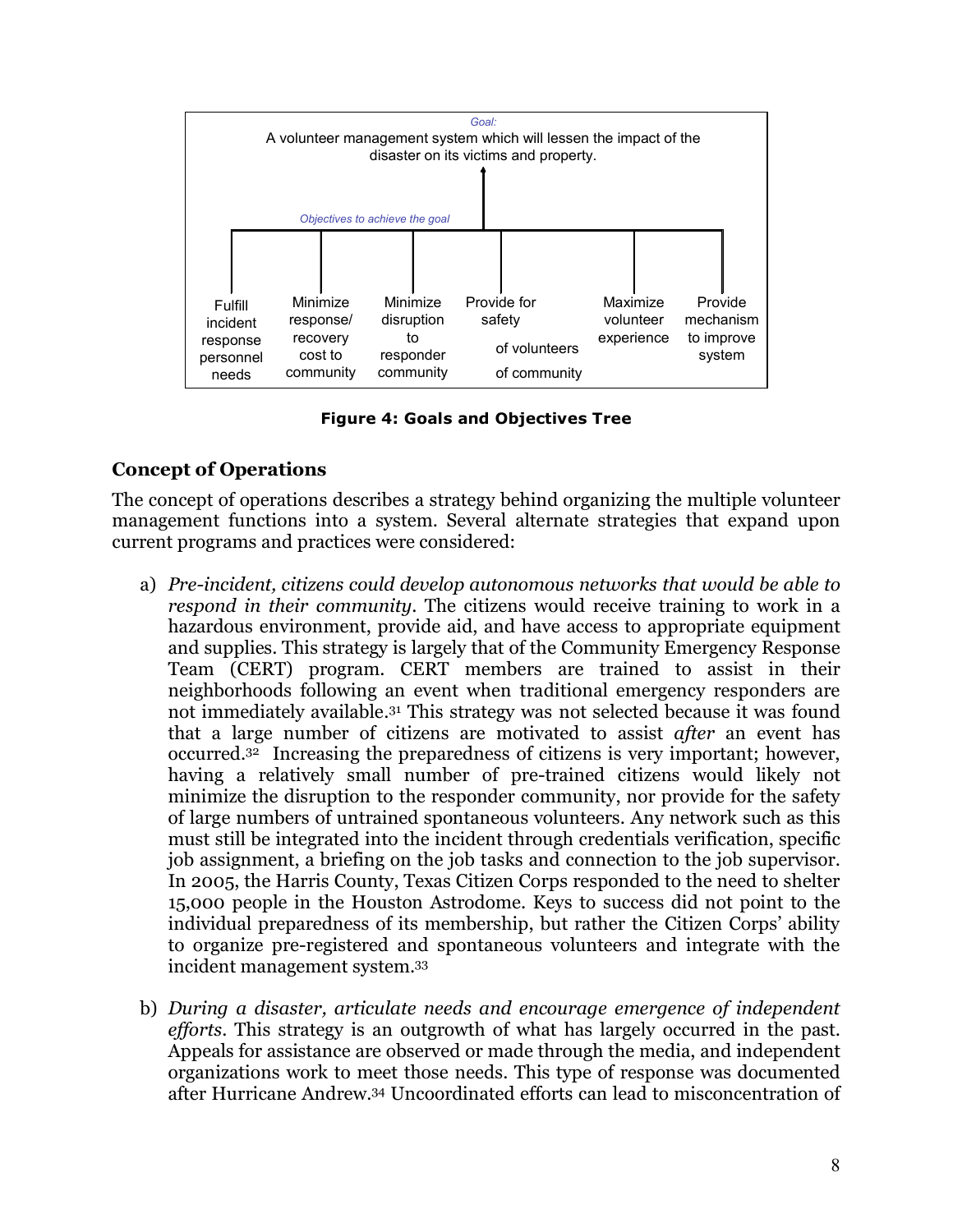aid and duplication of resources. <sup>35</sup> To reduce duplication and foster coordination, researchers found it is important to have defined organizational roles, task management, division of labor, and an overarching management system.36 The strategy of encouraging independent efforts may leave critical response needs unfilled and result in health and safety issues where too many resources converge.

c) *Develop a system coordinated by the "formal" responders and pre-trained volunteers that can integrate a large number of spontaneous volunteers.* This strategy essentially transforms spontaneous volunteers (individuals with or without specialized skills) into an assigned resource. We have seen this strategy implemented by individual organizations, <sup>37</sup> but less often are volunteer needs and resources coordinated across organizations. There are often barriers to interorganizational coordination such as differences in terminology, procedures, and operating structures. <sup>38</sup> Potential volunteers may have to search several organizations before being able to contribute their skills. This strategy seeks to coordinate a wide variety of volunteer resources against incident needs being met by different organizations.

It is important to note that this strategy is predicated on the following assumptions:

- The emergency management community can recognize that volunteers will come;
- Mechanisms can be created to inform volunteers, and volunteers will act on this information;
- Volunteers will respond to authoritative direction and act responsibly within their assigned area.

## **System Modeling**

One of the core contributions of this systems approach is that it provides ways to operationalize, measure, and test the various strategies and procedures to implement them. It allows empirical examination of the complex interactions of the system, identifies process options that lead to different outcomes, and helps to validate the effectiveness of proposed plans before field exercises or an unfortunate accumulation of real disasters. The functional analysis (described above in the Systems Based Analysis section) provides a wide array of functions and procedures that can be included in a volunteer management system. However, it may not be feasible to incorporate *all* identified functions due to cost, timeliness, staff resources, political acceptability, and other constraints. While the functions mitigate risks, implementing too many functions can also significantly impair the ability of volunteers to quickly contribute to the response. For example, implementing background checks of *all* volunteers may contribute to the safety of responders and the community, but the resources needed to conduct background checks and the delay it would cause in filling response personnel needs may not be worth the "cost." Spontaneous volunteers may also personally decide to circumvent the volunteer management system if they feel it is delaying needed assistance they can provide. Systems modeling can be used to evaluate these tradeoffs.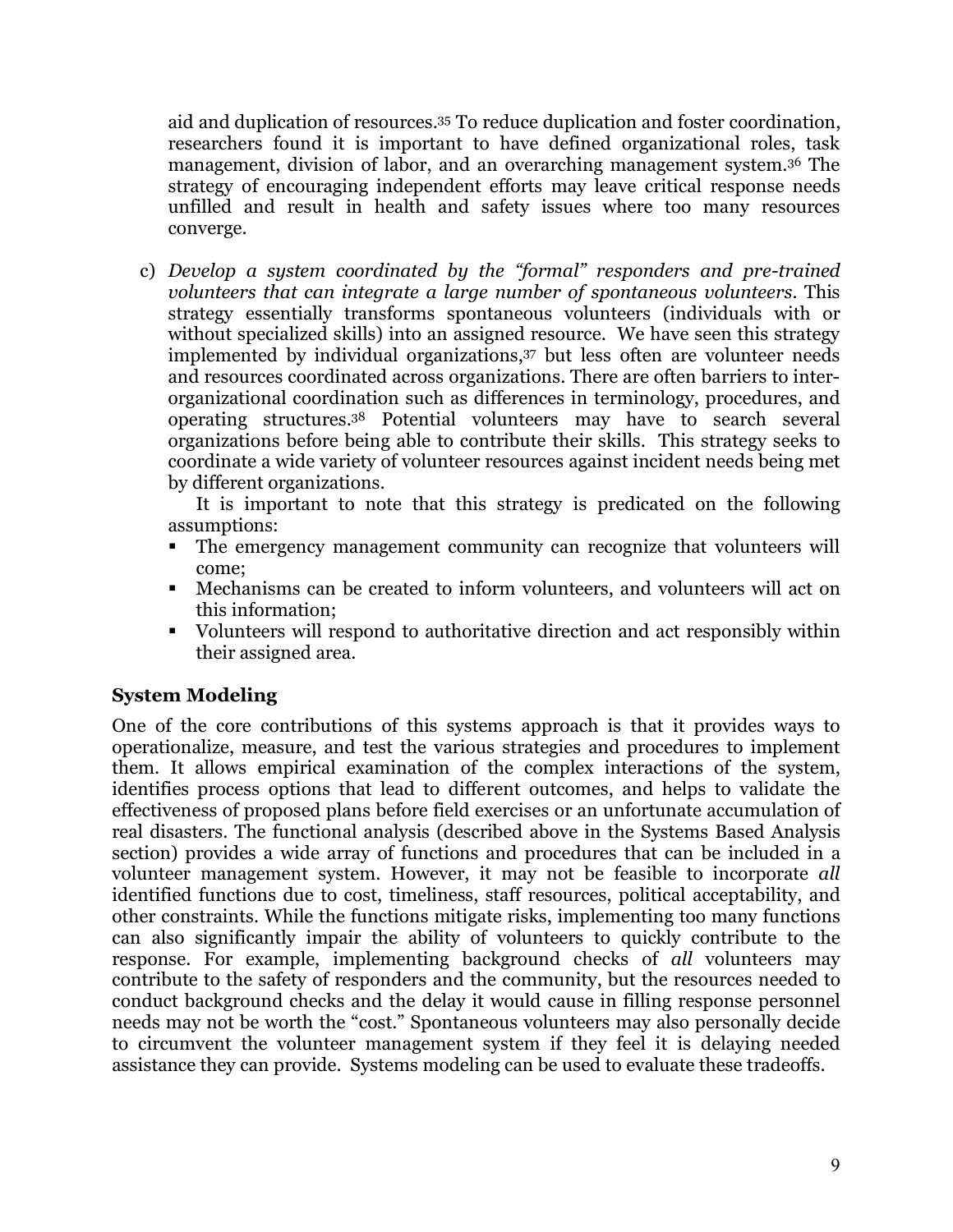We provide an example of this systems modeling in Figure 5. This is a model for Arlington County's volunteer management system for public health emergencies. It begins by translating the concept of operations and system functions into an operational flow. Note that the functional analysis was performed from the stage of incident recognition through recovery. The modeling work discussed here covers only the operations phase and does not depict critical functions such as integration with logistics in the incident command system. A full description of the Arlington County Volunteer Management System can be found at http://www.gwu.edu/~icdrm/projects/VMS/index.htm.



**Figure 5: Process Flow Chart**

This operationalization of the model allows for both the further decomposition of the various management steps and provides an opportunity to measure the inputs and outputs. These estimates can be derived from comparable industry studies and may be obtained from subject matter experts. Analytically, this representation of the volunteer management system can be used in the following ways:

- The model can help pose "what if" questions that are essential to policy and tactical decision-making. For example, by altering the rate of at which volunteers arrive, processing times, and other design parameters, the model can provide an estimate of the end result or impact on the disaster response.
- This model provides a way to inexpensively experiment with the design that may become very useful during a real event. By developing generalized estimates or rules of thumb on resource requirements for processing volunteers under various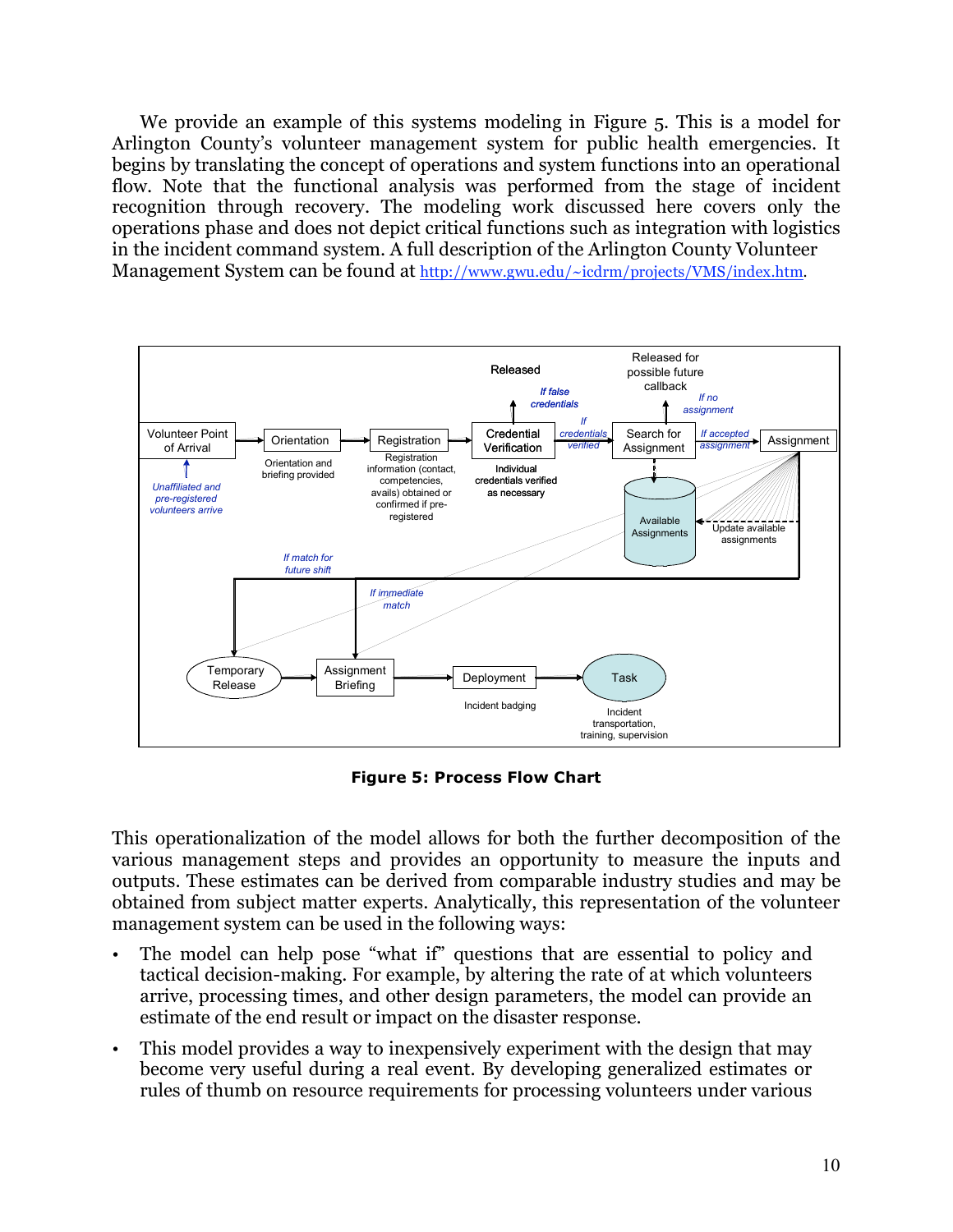conditions, the model provides a tool to adjust the various parts of the response system on the fly, as it were, during incident management.39 For example, if managers know that the system can process thirty volunteers per hour with a given set of resources, but the incident needs many more volunteers, it can decide to devote additional resources for volunteer processing in a calculated manner.

The model may identify gaps in the previous requirements analysis, which should be incorporated in the plan.

#### **DISCUSSION**

An adage of disaster management is that planning must be based on valid assumptions of the actions people are likely to take.40 It has been repeatedly demonstrated that spontaneous volunteers will respond to disasters regardless of a request for assistance, and this response is significant. Registration of volunteers pre-incident can help to catalog personnel with relevant skills to be called upon in an emergency. However, the planning cannot stop there. It must also consider how these individuals will "plug in to" the incident management system, how oversight of their actions will be maintained, how their safety and security will be assured, and especially how to manage the many volunteers who will spontaneously respond even though they never pre-registered. If a specific system is designed before analyzing potential issues, risks, and opportunities, there is a danger it will not be realistic and fail. By developing an all-encompassing and realistic model, these issues can be anticipated and pre-planned for various scenarios, and each volunteer-related activity can be established as an integrated component of a single, coordinated system. The strategic approach to model development can also pay dividends in training volunteer management staff, because the concepts and objectives of the systems can be succinctly presented before delving into task-specific details. Providing this "big picture" can be a powerful training tool.

A comprehensive systems approach is useful not only for pre-plans, but as mentioned above may also be used during an incident (i.e., the "incident action planning" described in Incident Command System training). Incident managers can rapidly develop alternative strategies because the comprehensive model has identified decision points and available options/alternative actions, making incident planning more efficient. For example, the registration and credentialing of volunteers can be designed one way for an event that requires many people with general skills, and differently for an event that requires many people with highly specialized skills. For an event that requires general skills, basic information (name, address) could be gathered by the volunteer processing center using a driver's license or other acceptable form of identification. For incidents requiring specialized skills, procedures can be implemented to confirm medical certifications and employment before being credentialed for the incident. If approximate processing times for the different types of personnel are known, informed decisions can be made "on the fly" about whether to register and credential highly skilled personnel separately or together in one queue.

Resources to register specialized personnel can also be increased or decreased based on the quantity and timing of response needs.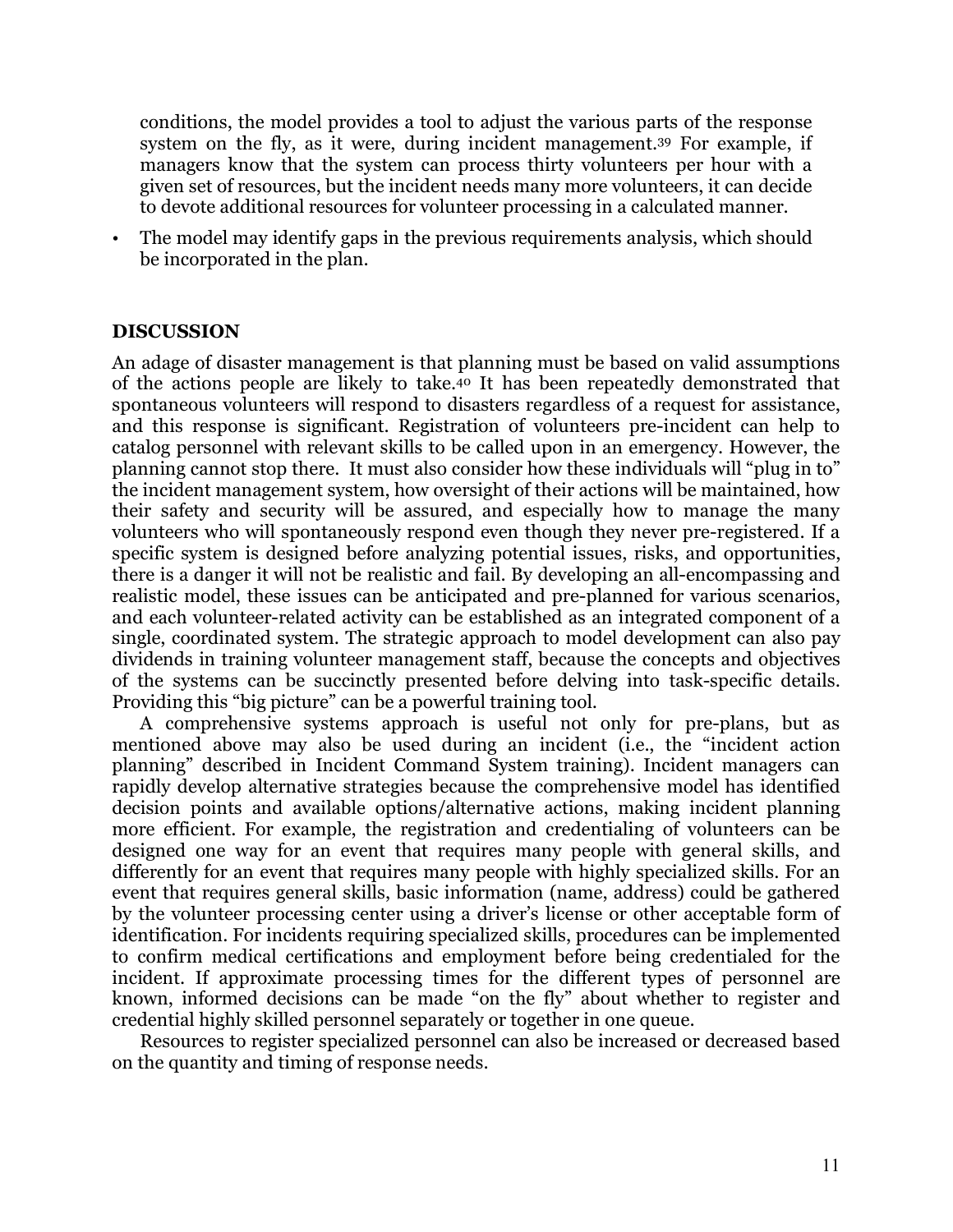The strategy selected to provide this illustration of a systems-approach to planning – "*Develop system coordinated by the "formal" responders and pre-trained volunteers that can integrate a large number of spontaneous volunteers"* – seeks to 'fit' volunteers into the broader incident management system. During disasters, of course, many volunteers are organized in alternate ways that may complement or undermine the goals of the incident management team. By having a holistic set of expectations about how one strategy affects the entire incident's response, the model will quickly identify these alternate activities and highlight potential areas of both positive and negative consequences. Exceptions to the model – or alternate forms of spontaneous behavior – may then be incorporated into the planning model rather than treated as aberrant or unproductive behavior.

#### **CONCLUSION**

Paradoxically, one of the most important new challenges in incident management is to plan for the unplanned. Spontaneous volunteers, who represent a significant and flexible asset in disaster response, also represent a clear management problem if a system does not exist to incorporate them through established procedures. The challenge for incident managers is to capitalize on the available volunteer resources while ensuring safety and the responders' ability to effectively perform tasks within the established incident command system.

In this article, we have described a systems-based approach to planning for spontaneous volunteers that provides a clear analytical roadmap for identifying opportunities for intervention and the associated costs and consequences. Intervention can occur at various stages in the incident. This systems-based approach identifies ways to engage in pre-planning activities, operational actions during the incident, and throughout the recovery phase.

Our current model needs to be implemented and tested against a wide variety of disaster scenarios. Currently, the model provides a framework for organizing the many disparate findings reported by other researchers and emergency managers. It also highlights and makes transparent the planning goals and assumptions. In the end, the proposed systems approach challenges emergency managers to reconsider their current volunteer management capabilities. At the same time, it provides a pathway for managers to think more broadly about the problems of managing spontaneity and guidance to prepare their systems to capitalize on the sometimes chaotic, but predictably spontaneous, behavior of volunteers.

*The opinions and findings in this article are those of the authors and should not be construed as official policies and positions of the George Washington University nor the United States Department of Homeland Security.*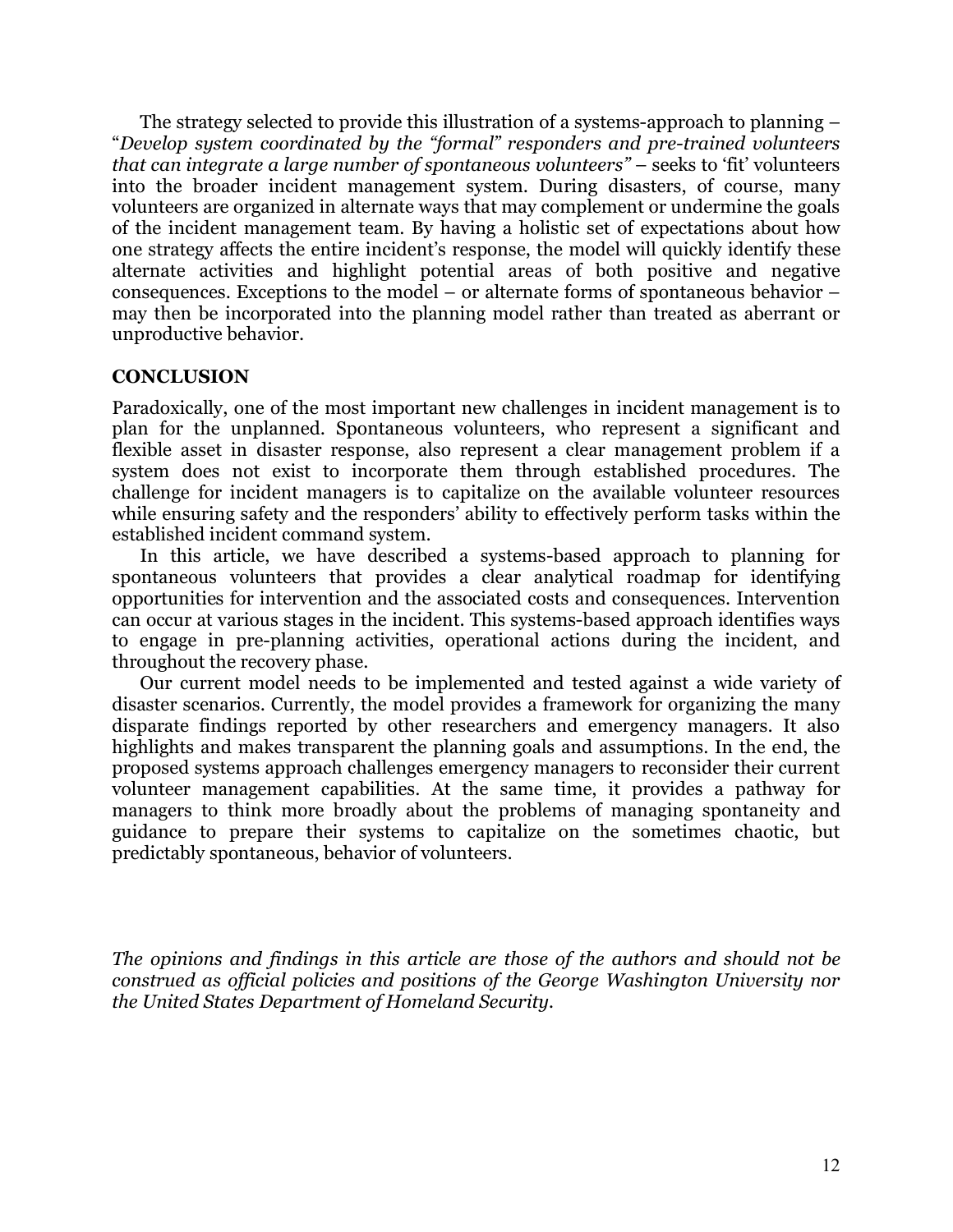*Lauren S. Fernandez is a program manager for the U.S. Department of Homeland Security, Office of Grants and Training. Her responsibilities include leading capabilities assessment programs and data analysis, managing national information technology systems, and developing technical assistance programs. From 1998-2004, she worked for SRA International as a systems analyst and emergency management planner. She has field experience as an emergency medical technician and an incident commander for the Appalachian Search and Rescue Conference. Ms. Fernandez holds master's and bachelor's degrees in systems engineering from the University of Virginia (1998). She is pursuing a doctoral degree in engineering management (crisis and emergency management) at The George Washington University in Washington D.C.*

*Joseph A. Barbera is co-director of The Institute for Crisis, Disaster, and Risk Management; associate professor of engineering; and clinical associate professor of emergency medicine at The George Washington University. He is a board certified emergency physician and has been involved in disaster response and emergency management since 1986. As part of local or federal teams, he responded to the Oklahoma City Bombing, mine disasters, earthquakes, 9-11 (Pentagon and NYC), anthrax 2001, Katrina and other hurricanes, and the Indonesian tsunami.*

*Johan van Dorp is an associate professor in the Engineering Management and Systems Engineering Department at The George Washington University. Through his research and consulting, he has assisted organizations in making structured decisions involving complex systems, specializing in risk and reliability problems. Dr. van Dorp received degrees from the Delft University of Technology and The George Washington University.*

 $\overline{a}$ 

<sup>1</sup> T. Drabek and D. McEntire, "Emergent Phenomena and Multiorganizational Coordination in Disasters: Lessons from the Research Literature," *International Journal of Mass Emergencies and Disasters* 20, no. 2 (2002): 197-224.

<sup>2</sup> Russell Dynes, E.L. Quarantelli, D. Wenger, *Individual and Organizational Response to the 1985 Earthquake in Mexico City, Mexico* (Newark, DE: Disaster Research Center, University of Delaware, 1990).

<sup>&</sup>lt;sup>3</sup> P. O'Brien and D. Mileti, "Citizen Participation in Emergency Response Following the Loma Prieta Earthqake," *International Journal of Mass Emergencies and Disasters* 10, no. 1 (1992): 71-89.

<sup>4</sup> Illinois Terrorism Task Force Committee on Volunteers and Donations, *Community Guidelines for Developing a Spontaneous Volunteer Plan* (February 2005). http://www.illinois.gov/security/preparedness/volunteer.htm.

<sup>5</sup> E.K. Noji, "Earthquakes," in E.K. Noji, ed. *The Public Health Consequences of Disasters* (New York: Oxford University Press, 1997), 135-178.

<sup>6</sup> J.M. Kendra and T. Wachtendorf, *Rebel Food…Renegade Supplies: Convergence after the World Trade Center Attack* (Newark, DE: Disaster Research Center, University of Delaware, 2002), Preliminary Paper 316.

<sup>7</sup> Volunteer Florida, *Unaffiliated Volunteers in Response and Recovery* (February 27, 2005) http://www.volunteerflorida.org/publications/docs/unaffiliatedvolunteers.pdf.

<sup>8</sup> R.E. Kasperson and K.D. Pijawka, "Societal Response to Hazards and Major Hazard Events: Comparing Natural and Technological Hazards," *Public Administration Review*, Special Issue*, Emergency Management: A Challenge for Public Administration* 45 (January 1985): 7-18; J. Forsyth, "Volunteer Management Strategies: Balancing Risk and Reward," *Nonprofit World* 17, no. 3 (May/June 1999): 40-43; W.L. Rosse, "Volunteers and Post-Disaster Recovery: A Call for Community Self-Sufficiency," in R.D. Allen, ed., *Handbook of Post Disaster Interventions* Vol. 8 (Corte Madera, CA: Select Press, 1993), 261-266; S. Lowe, *Community Response in a Terrorist Disaster. Quick Response Research Report #144* (Colorado: Natural Hazards Research and Applications Information Center, University of Colorado, 2002).

<sup>9</sup> Kendra, *Rebel Food…Renegade Supplies;* E.L. Quarantelli, *Major Criteria for Judging Disaster Planning and Managing and their Applicability in Developing Societies* (Newark, DE: Disaster Research Center, University of Delaware, 1998).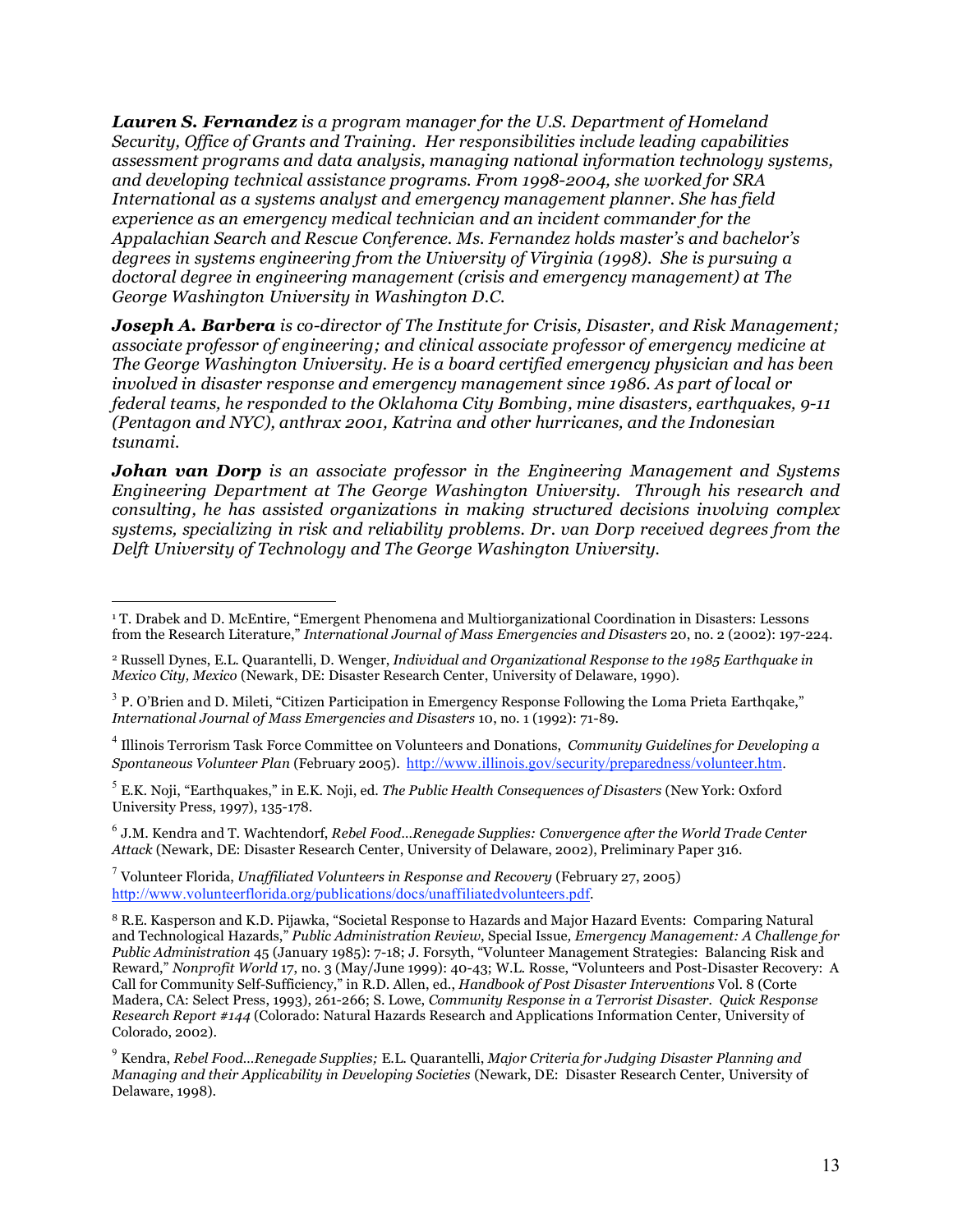10 Drabek, "Emergent Phenomena"; Meeting Summary, *National Leadership Forum on Disaster Volunteerism* Volume 2004 (Washington, D.C., 2002).

<sup>11</sup> Quarentelli, *Major Criteria for Judging Disaster Planning;* E.L. Quarantelli, *How Individuals and Groups React During Disasters: Planning and Managing Implications for EMS Delivery,* Preliminary Paper #138 (Newark, DE: Disaster Research Center, University of Delaware, 1989).

<sup>12</sup> Points of Light Foundation, *Preventing a Disaster within the Disaster: The Effective Use and Management of Unaffiliated Volunteers* (Washington, D.C., 2002).

<sup>13</sup> Kendra, *Rebel Food…Renegade Supplies;* J.L. Delmuth, "A Summary to the Natural Disasters Roundtable," *Countering Terrorism: Lessons Learned from Natural and Technological Disasters* (Washington, D.C.: National Academy of Sciences, 2002).

<sup>14</sup> Staff, "When Volunteers Turn Rogue," *National Post,* June 25, 2003.

<sup>15</sup> Dynes, et al., *Individual and Organizational Response;* W.G. Green, "Freeland Response to the Site – Medical Staff Option of Choice?" *American Academy of Medical Administrators* (March 2005) [http://www.aameda.org/MemberServices/Exec/Articles/spg03/freelance-%20Green.pdf.

<sup>16</sup> K.J. Tierney, "Practical Lessons from the Loma Prieta Earthquake," *Emergency Preparedness and Response* (Washington, D.C.: National Research Council, 1994), 105-128.

<sup>17</sup> Green, "Freelance Response to the Site."

<sup>18</sup> L. Fernandez, *Volunteer Management System Design and Analysis for Disaster Response and Recovery* [Dissertation Proposal], George Washington University, 2005.

<sup>19</sup> This methodology is a part of ongoing dissertation research, with the goal of developing a disaster volunteer management system that is comprehensive, adaptable, and goal-centric.

<sup>20</sup> The Institute for Crisis, Disaster and Risk Management (ICDRM) at the George Washington University (GWU) for the Veterans Health Administration (VHA)/U.S. Department of Veterans Affairs (VA), *Emergency Management Principles and Practices for Healthcare Systems* (Washington, D.C., 2006). Available at http://www1.va.gov/emshg/.

<sup>21</sup> As a member of a wilderness search and rescue organization, Ms. Fernandez responds to missing person incidents in the mid-Atlantic region. Most missing person incidents involve the participation of spontaneous volunteers to aid in the search for a community member.

<sup>22</sup> A more robust review of volunteer management issues is available in L. Fernandez, J. Barbera, and J. van Dorp, "Spontaneous Volunteer Response to Disasters: The Benefits and Consequences of Good Intentions," *Journal of Emergency Management* (In press).

<sup>23</sup> K.J. Tierney, M.K. Lindell and R.W. Perry, *Facing the Unexpected: Disaster Preparedness and Response in the United States* (Washington, D.C: Joseph Henry Press, 2001).

<sup>24</sup> S. Lowe and A. Fothergill, "A Need to Help: Emergent Volunteer Behavior after September 11<sup>th</sup>," in Natural Hazards Research and Applications Information Center PERI and Institute for Civil Infrastructure Systems, eds., *Beyond September 11th: An Account of Post-Disaster Research,* Special Publication No. 39 (Boulder, CO: Natural Hazards Research and Applications Information Center, University of Colorado, 2003), 293-314.

<sup>25</sup> K. Ettenger, "FEMA Coordination with NVOAD during the September 11th Disaster," *The George Washington University Crisis and Emergency Management Newsletter* (2004); J. Kendra and T. Wachtendor, "Creativity in Emergency Response to the World Trade Center Disaster," in Natural Hazards Research and Applications Information Center, *Beyond September 11th: An Account of Post-Disaster Research,* 121-146.

<sup>26</sup> Volunteer Florida, *Unaffiliated Volunteers*; California Service Corps, *Spontaneous Volunteer Management Plan: Guidance for Local Government and Operational Areas* (November 15, 2004 draft). www.csc.ca.gov/cc/ccFiles/VPguidance.doc.

<sup>27</sup> Department of Homeland Security, *National Response Plan* (2004).

<sup>28</sup> J.R. van Dorp, J.R. Merrick, J.R. Harrald, T.A. Mazzuchi, and M. Grabowski, "A Risk Management Procedure for the Washington State Ferries," *Journal of Risk Analysis* 21, no. 1 (2001).